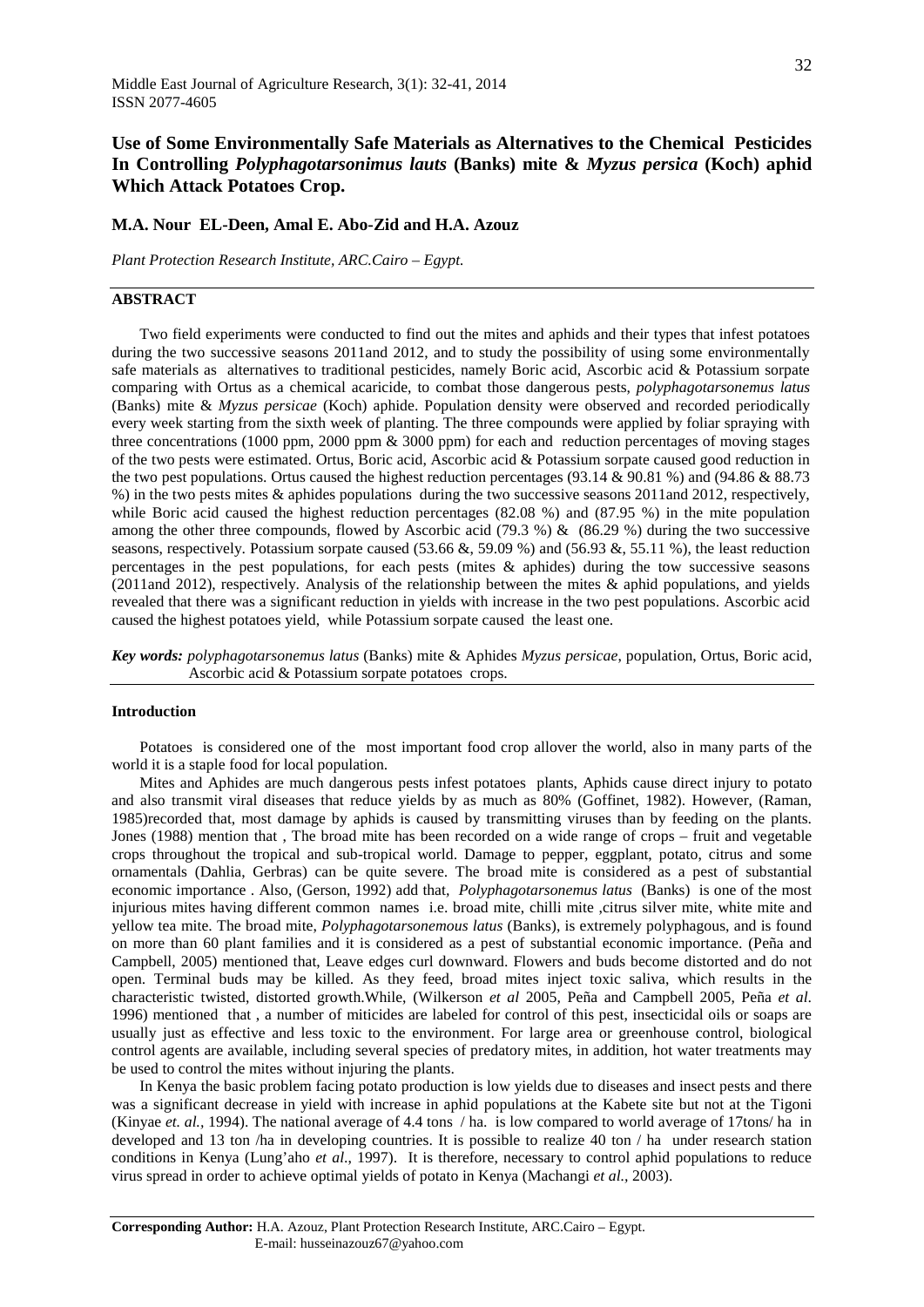Yield loss assessment studies were carried out in Madenur and Beekanahalli, during 2004 and 2005 on potato pests. The yield loss studies at Madenur during kharif 2004 recorded 1.14 aphids with plant protection against the initial count 27.08 aphids per plant. while mites count at Madenur with plant protection was 0.20 against the initial count of 18.52 mites per compound leaf. During kharif 2005, the aphids count was 2.81 with plant protection against the initial count 26.13 aphids per plant while it was 0.84 against the initial count of 19.80 mites. At Beekanahalli, during kharif 2005 with plant protection, the aphids count was 1.56 against initial count of 11.03 aphids per plant. Aphids, *Myzus persicae* caused on an average 6 per cent loss in yield at Madenur and 3 per cent loss in Beekanahalli. The yield loss due to mite, *Polyphagotarsonemus* latus was 26.80 per cent at Madenur and it was 4 per cent at Beekanahall (BASAVARAJU, *et al*. 2009), similarly, (Singh *et al*. (1990) and (Gibson and Valenchia, 1978)) and (Liu *et al*., 1991))reported 60 per cent yield loss due to mite infestation.

Pesticides are widely used throughout the world in agriculture to protect crops and in public health to control diseases. Nevertheless exposure to pesticides can represent a potential risk to humans, (Kumar and Kumar, 2007)*.*

In the game of baseball, no home runs are scored without touching first base. In the strategies of integrated pest management, mineral nutrition is first base. Optimizing mineral nutrient levels especially at critical stages when pest populations are threatening is both cost effective and agronomically sensible. Therefore, there is often a correlation between N applications (stimulation of growth) and pest attack. Boron deficiency reduces the resistance to pest attack in the same ways it reduces resistance to fungal infections. It is used in the synthesis of flavanoids and phenolic compounds, which are a part of the plant's biochemical defense system, (Timothy M. Spann and Arnold W. Schumann, 2010). Al-Amery M. M., *et al*. (2011) reported that, the relationship between boron and dry matter yield on sunflower was linear,and add, that boron is also required for pollen germination and pollen tube growth. [Ender Büyükgüzel,](http://www.ncbi.nlm.nih.gov/pubmed/?term=B%26%23x000fc%3By%26%23x000fc%3Bkg%26%23x000fc%3Bzel%20E%5Bauth%5D) (2013) mentioned that, Boric acid (BA) is widely used as an insecticide, acaricide, herbicide, and fungicide. Its action on animals is still not fully known and understood. We examined the effect of boric acid on larvae of greater wax moth (Galleria mellonella). The chemical appeared to be toxic for larvae . We suggest that boric acid has a broad mode of action, which may affect exposed larvae, and even if sublethal, they may lead to disturbances within exposed populations. While,Harper *et al*. (2012) reported that, Boric acid alters biological functions of various animals, including insects. Therefore, it is often used as a pesticide. It belongs to the oldest insecticides used in agriculture. It can be used against various insects, like cockroaches, ants, termites, fleas, and other insects. BA is also used for in-hive trapping in natural beekeeping (*Handbook for Natural Beekeeping*), since it is regarded as one of the least-toxic pesticides and as essentially non-toxic to honey bees. It acts as an absorber of insect cuticle wax and stomach poison of still unclear mode of action. Besides, BA is a component of various non-pesticidal mixtures; it is an important raw material of wood preservatives, a fire retardant, and for manufacturing glass, light bulbs, porcelain enamel, or ceramic glazes. It can be released into the environment during coal burning and power generation. It is used as a drug to treat fungal infections, too.

Kotur, (2013) foliar application of boron is also known to enhance crop growth, number of fruits, fruit size and yield of many crops. This technology was tested in some farmers fields in Bangalore on ash gourd, Pumpkin, and bitter gourd. Shagholi *et al.* (2013) stated that spray the element boron is also positive and has a significant effect on dry matter production of corn [.Mesbah](http://www.ncbi.nlm.nih.gov/pubmed?term=Mesbah%20HA%5BAuthor%5D&cauthor=true&cauthor_uid=12696425) *et al.* (2002), mention that, Spraying Ascorbic acid alone or in sequence with Polymex; Potasin-F followed by Copper sulphate gave promising results for the control of *Osmia nubilalis*. [Jitendra Singh,](http://www.authorstream.com/kkcr/) (2010). Supplying plant with adequate nutrition is an important aspect of maintaining the health and performance that result in increased crop yield . Resistance to disease and insect attack. Increase drought. tolerant. And enhanced crop quality.

In Egypt, potato is considered as one of the most important and economic vegetable crops. It can be grow in almost any season and in most of country, except during very hot months in July and August. Also, it gained a considerable importance as an export crop to European markets as one of the national income resources (El-Sirafy *et al*., 2008 ; El-mougy, 2009). The cultivated area with potatoes during all seasons (summer, winter and nili) of 2009 on republic level reached was about 329721 feddans which yielded about 3659284 tons with an average of 11.098 tons/feddan. (Ministry of agriculture and land reclamation economic affairs sector). El-Helaly, *et al.* (2012). Pesticides are very danger to humans and the environment.

Thus, the purpose of this study was to examine the effect of using some materials as alternatives to the chemical pesticides in controlling *Polyphagotarsonimus lauts* (Banks) mite & aphides which infest potatoes plants to avoid the bad effects of the pesticides on the human and potatoes yield.

#### **Material and Methods**

Two open field experiments were conducted at Beny-Swif Governorate. A.R.E..Potatoes variety Lady Rossetta, (*Solanum tuberosum* L), was raised on 1 &3,October of 2011 & 2012, respectively. The experiments were conducted in complete Randomized design .Seedling of potatoes plants were tested for infestation of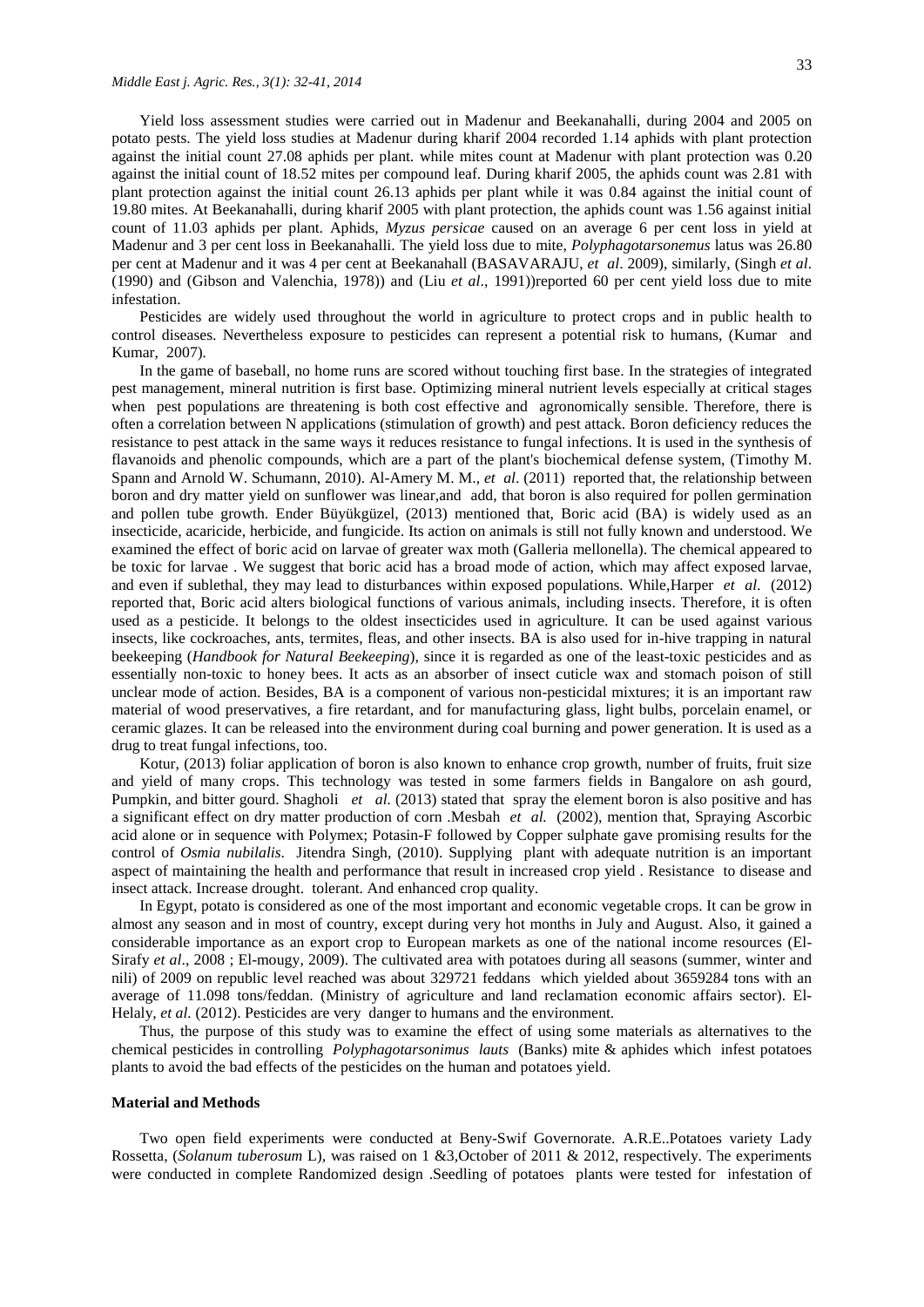mites and Aphides. Populations of the mite *Polyphagotarsonemous Latus* (Banks), (Acari: Tarsonemidae) and Aphide, (*Aphis craccivora* Koch) were counted on one compound leaf of plants at 30 day after germination at intervals of seven days up to six weeks and due to high infestation they were sprayed with the three compounds namely Boric acid, L. Ascorbic acid and Potassium sorbate with three different doses for each (1000 ppm, 2000 ppm & 3000 ppm ) and Ortus (50 cm. / 100 L.) as a chemical control .The alive mites & aphides were counted weekly, till six tested counts after spraying and pooled as final count. Yields from both treated and untreated crops were recorded and compared.

The statical analysis of variance was adopted and L.S.D. values were used to determine the significance between the treatments. All agricultural practices were manipulated as recommended except using of the tested compounds. Each treatment was replicated four times.

POTASSIUM SORBATE (C<sub>6</sub>H<sub>7</sub>KO<sub>2</sub>):



Potassium sorbate is very soluble in water. It is primarily used as a [food preservative.](http://en.wikipedia.org/wiki/Food_preservative) Potassium sorbate exhibits low toxicity with similar to that of [table salt.](http://en.wikipedia.org/wiki/Table_salt) BORIC acid  $(H_3BO_3)$ :



Boric acid is a weak acid that is used as an eye wash ,a disinfectant, and flame retardant, among other uses as insecticides, acaricides, algaecides, herbicides, fungicides and as wood preservatives. (Perelygin & Chistyakov, 2006).

#### ORTUS (C24H27N3O4):

Common name (Fenpyroximate), Specification: 95%TC, 5%SC Molecular weight: 421.5



Fenpyroximate ASCORBIC ACID  $(C_6H_8O_6)$ :



Is a naturally occurring [organic compound](http://en.wikipedia.org/wiki/Organic_compound) with [antioxidant](http://en.wikipedia.org/wiki/Antioxidant) properties. Humans require it as part of their nutrition.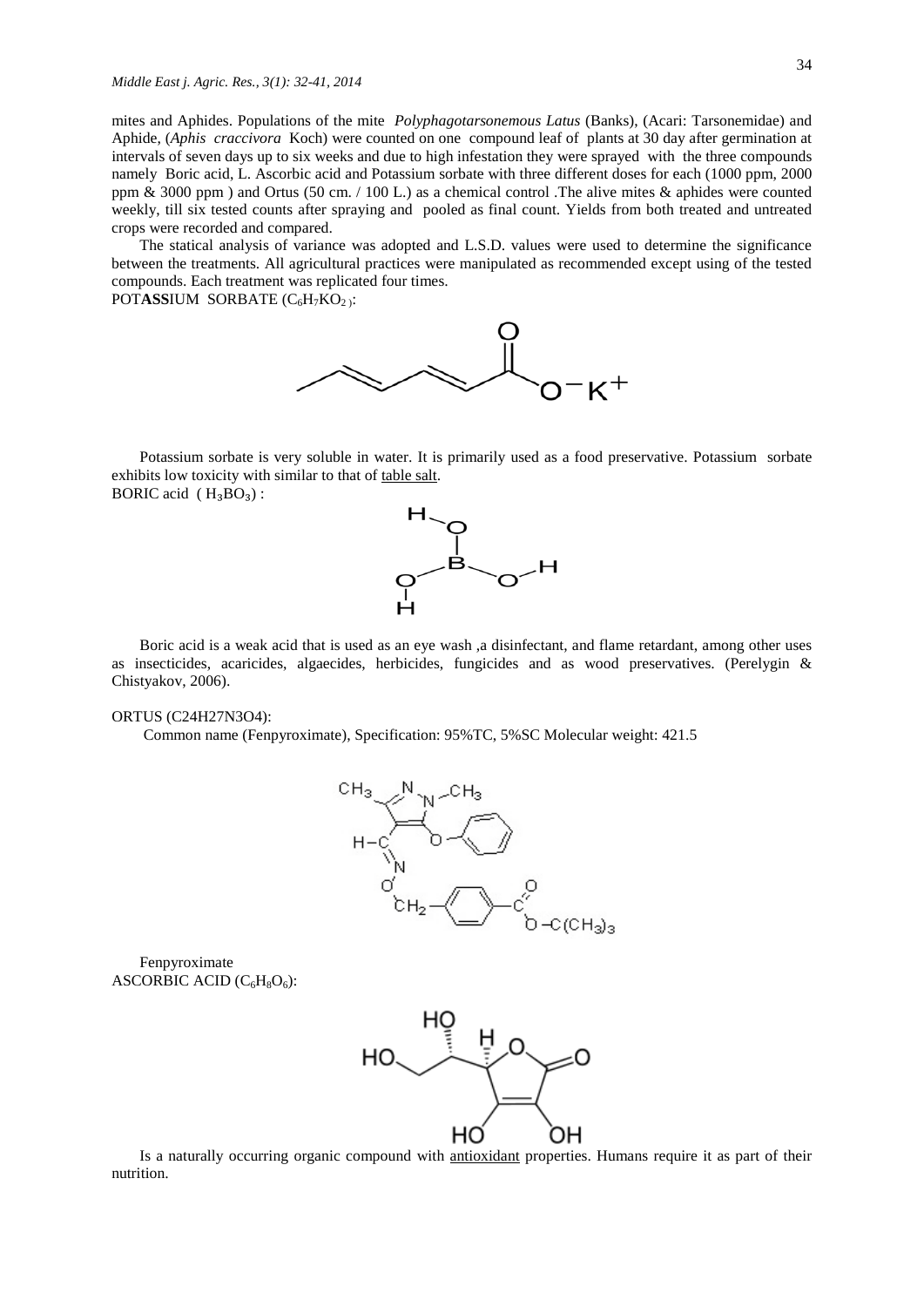#### **Result and Disscution**

Data in Figures ( 1& 2) indicated that,mites *Polyphagotarsonemous Latus* (Banks), belonging to the family Tarsonemidae were found to be associated with potatoes plants and they were confined at the upper surface of leaves. Among these, *aphide* was observed to be abounded causing conspicuous damage symptoms to the plants. It was observed that the mite appeared on the potatoes plant leaves in very low numbers associated with more aphides population ,started from first week of October and go on to rise by elapse the time tell the first week of November when recorded their highest infestation during the fifth week of the two successive seasons (2011 & 2012). The result of present investigation regarding the population dynamics of *each* mites (*Polyphagotarsonemus latus*) and aphids *(Myzus persicae).* Mites & aphides populations recorded their peaks on potatoes plants during October and December and recorded (107 & 78 indeveduals / leave) and (129 & 89 indeveduals / leave) for the two pests in the two successive seasons ( $2011 \& 2012$ ), respectively. Then it was necessary to reduce the severity of infestation by spraying with the tested compounds.



**Fig. 1:** Population of mites *Polyphagotarsonemus luts* (Bank) & aphides *Muzus persicae* Infesting Potatoes plant during season 2011.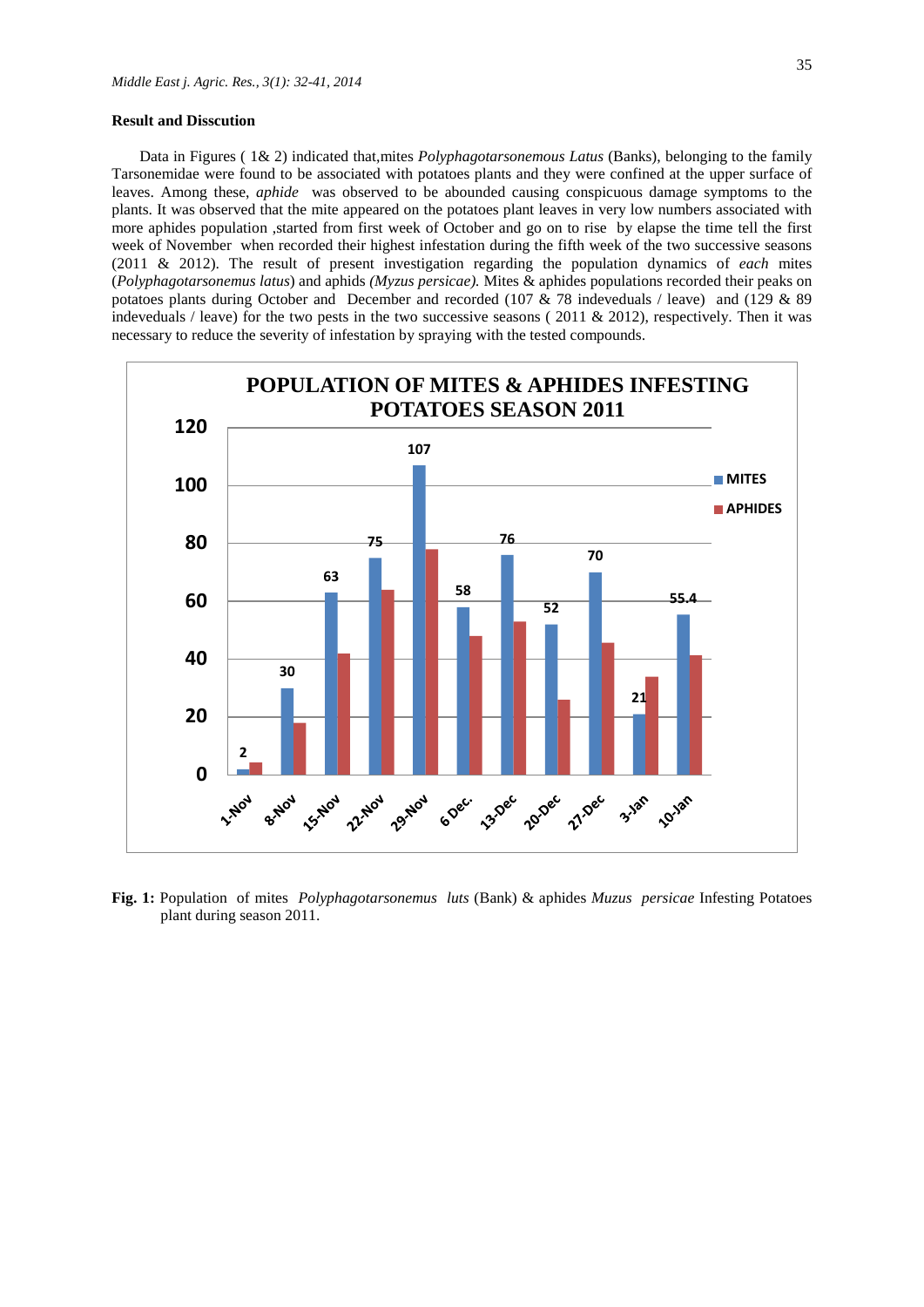

**Table & Fig. 2:** Population of mites *Polyphagotarsonemus luts* (Bank) & aphides *Muzus persicae* (Koch) Infested Potatoes plant during season 2012.

Data in figures  $(3,4,5 \& 6)$  showed the numbers of all rest alive of the two pests population on the infected plant after treated with the tested compounds. The tested compounds caused high reduction in the two pest populations. ORTUS caused the highest reduction percentage reached to (93.14 & 94.86 %) and (90.81 & 88.73 %) in the mite and aphide populations during the two successive seasons 2011 & 2012 respectively, followed by Boric acid and ascorbic acid at concentrations of 3000 ppm which recorded reduction 82.1 & 79.3 % in mites population, respectively in first season 2011.While in the second season 2012, boric acid caused the highest reduction with the concentration of 3000 ppm when recorded 87.9 % reduction in mites population followed by Ascorbic acid at concentration of 2000 ppm when recorded 86.29 % reduction in mites population. Also, figures (5 & 6) showed that ascorbic acid caused the higher reduction percentages in aphid *Muzus persicae*  populations than Boric acid, throw the three concentrations of tested material used and the highest reduction percentage was at 3000 ppm of ascorbic acid reached to 77.5 % in the opposite of 76.29 % ,for Boric acid during the first season 2012, While during the second season 2013, Data obtained showed that, at the concentration 3000 ppm ,Boric acid caused the higher reduction percentages in aphid population than ascorbic acid when caused (81.55 %) reduction in aphid population While ascorbic acid caused highest reduction percentages in aphid *Muzus persicae* population (76.2 %) with the concentration of 2000 ppm and there are no significant differences between the results during the two seasons.

Potassium Sorpat (P.S.) caused the least reduction percentage in the tow pests (the mites and the aphides), ranged between (40.79 – 53.66 and 37.79 & 55.4 %) and (46.46 - 56.9 & 40.15 - 55.11 % ),during the two successive seasons (2011 & 2012), respectively. Analysis of the relationship between the mites & aphid populations, and yields revealed that Sprayed plants had significantly lower mites & aphid populations than unsprayed plants and there was a significant reduction in potatoes yield with increase in the two pest populations. These results are in the harmony with (Kinyae *et. al.,* 1994). who found that,there was a significant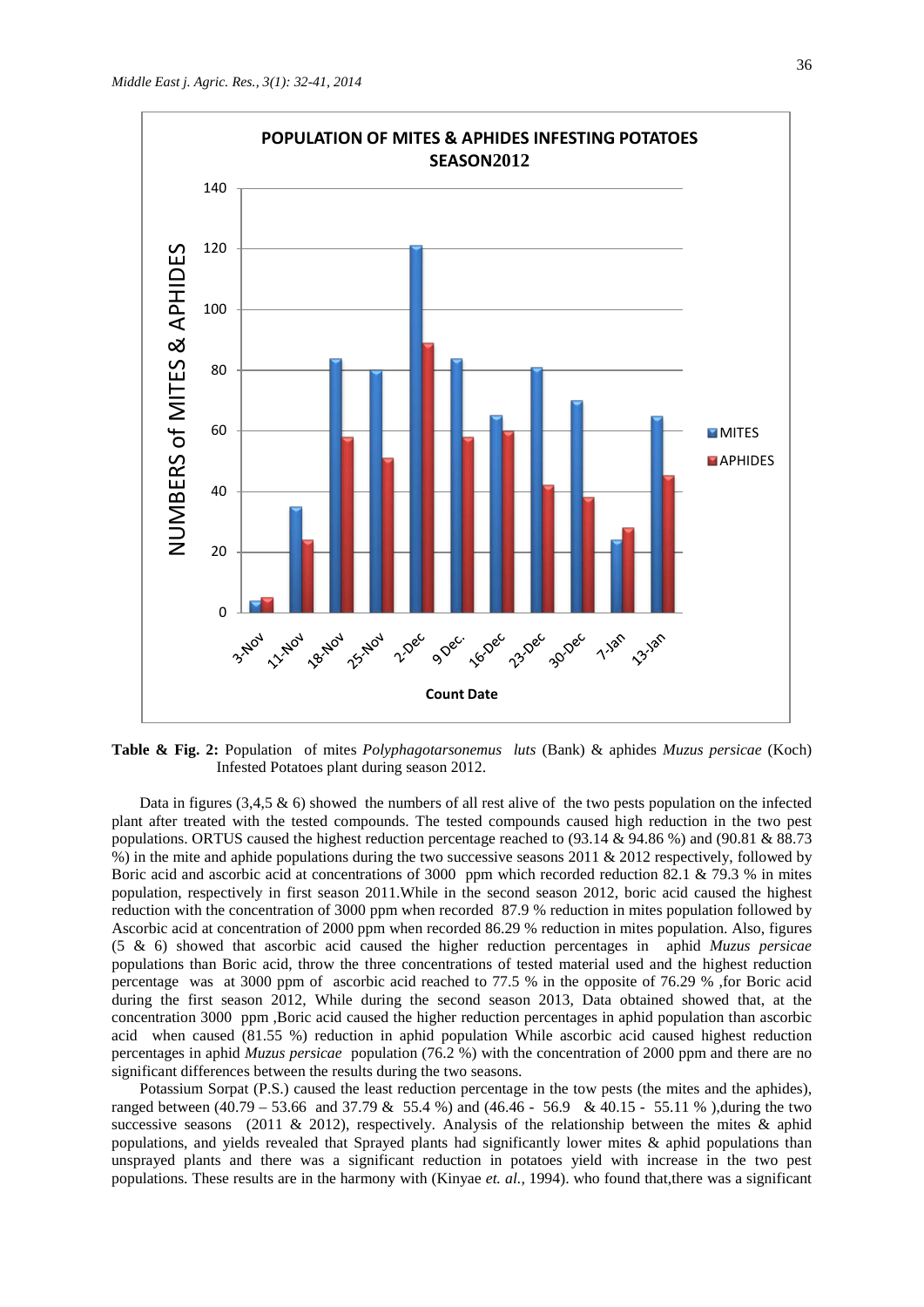decrease in yield with increase in aphid populations at the Kabete site but not at the Tigoni ,and with BASAVARAJU, et al. (2009) who found high reduction in the two pest populations with the plant protection against the initial counts and reported that, *Myzus persicae* caused an average 6 percent loss in yield at Madenur and 3 percent loss in Beekanahalli. The yield loss due to mite, *Polyphagotarsonemus* latus was 26.80 percent at Madenur and it was 4 percent at Beekanahall. Similarly, (Singh *et al*. (1990) and (Gibson and Valenchia (1978) and Liu *et al*., (1991) reported 60 percent yield loss due to mite infestation.

As a general conclusion, it is found that there is a significant liner relationship between the concentrations of the studied compounds and reduction percentages in each of the mite and aphid populations, and this relationship reflected on final yield as affected by the tested compounds. This general conclusion applicable to the three concentrations with the exception in the second season where the concentration of 2000 ppm of ascorbic acid recorded the highest rate of decline in the mites population, also it was observed that, potassium sorbate at the concentration of 2000 ppm caused more reduction percentage than its other concentrations, but this anomaly in the behavior may be due to other factors that may be due to the biochemical nature of these materials, for example, ascorbic acid considered as antioxidants material caused problems and damage in the stomach of mites. This conclusion is compatible with. Given the numbers studied lesions found that there is an inverse moral relationship between them and the amount of yield and the back of the direct effect of the tested compounds and the variations with each other in their impact on the final crop in comparison with the control crop. The linear relationship between the percentage rates of decline in the number of pests and crop gross amount of each transaction. Although that ascorbic acid came in third place in terms of its impact on the suppression of mites populations of other transactions but it achieved the highest final yield, and potassium sorpate caused its effects by two technics change in the PH of leaf surface in addition of potash property of K element and as plant nutrant, these is in agreement with [Jitendra Singh,](http://www.authorstream.com/kkcr/) (2010), who mentioned that, Supplying plant with adequate nutrition is an important aspect of maintaining the health and performance .that result in increased crop yield, resistance to disease and insect attack. Increase drought tolerant and enhanced crop quality. Also, Boric acid acts as a killer when insects come into contact with it.



**Fig. 3:** Mean Numbers of *Polyphagotarsonemus luts* (Bank ) Mites Infested potatoes plants/leaf after spraying with the three tested compounds during season 2011.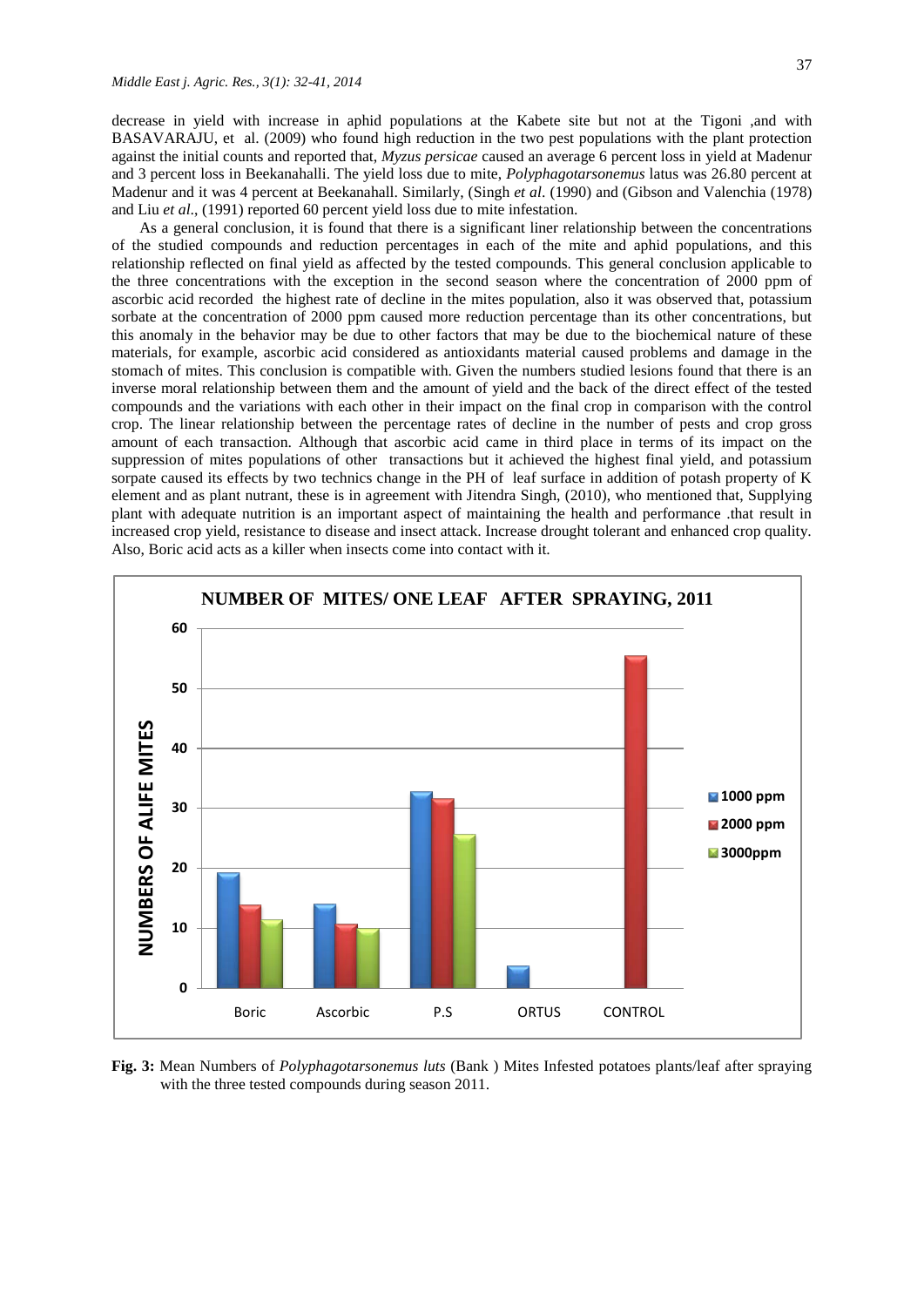

**Fig. 4:** Mean Numbers of Mite *Polyphagotarsonemus luts* (Bank) Infested potatoes/leaf after spraying with the three tested compounds during season 2012.



**Fig. 5:** Mean Numbers of Aphide *Muzus persicae* Infested potatoes plants / leaf, after spraying with the three tested compounds during season, 2011.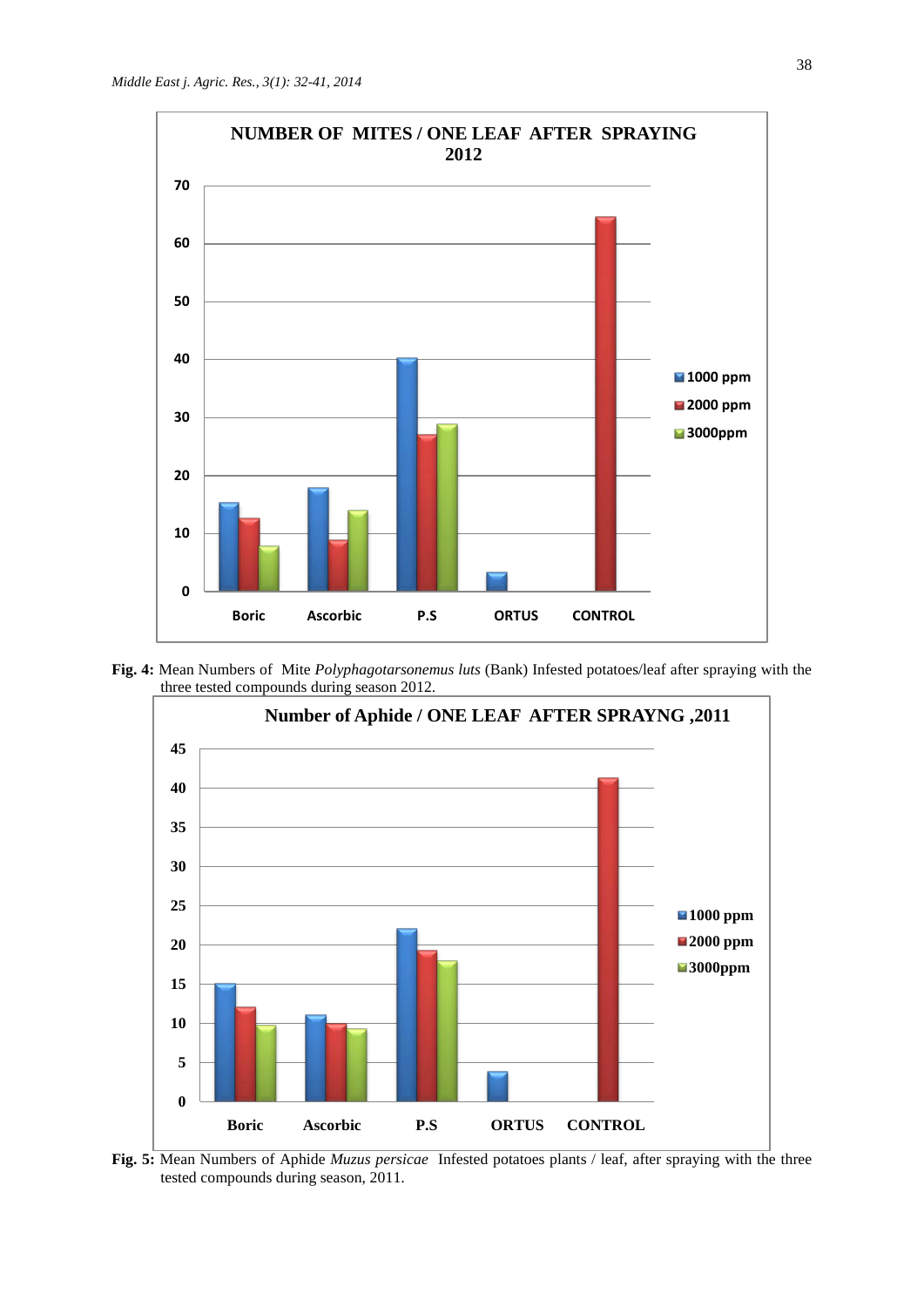

**Fig. 6:** Mean Numbers of Aphide *Muzus persicae* Infested potatoes plants / leaf, after spraying with the three tested compounds during season, 2012.

Data in the table (1) showed that, all tested compounds applications gave significant increases in yield compared to the control.Their was a bright relationship between the treatments and the yield of potatoes. Ascorbic acid recorded the highest yield (11787 KG / Fed) and recorded (45.5 %) increase in the yield over the control yield ,at concentration of 3000 ppm, flowed by ORTUS (11630 Kg / Fed) recorded 43.6 % increase in the yield over the control yield and Boric acid (11147 Kg / Fed) recorded 37.6 % increase in the yield over the control yield at the first season, 2011. Also, at the second season ,2012 Ascorbic acid recorded the highest yield (11800 KG / Fed) and recorded (68.6 %) increase in the yield over the control yield ,at concentration of 3000 ppm, flowed by Boric acid and ORTUS (11293 & 11270 Kg / Fed ) recorded (61.3 & 61.1 %) increase in the yield over the control yield respectively, with insignificant deference between them. Spraying with the concentrations of the tested compounds, caused reduction in the two pest populations which reflected on the production of the potatoes yield. in all stats during the two seasons, as the tested compound concentration increase from 1000 to 3000 ppm, the reduction percentage of pest populations increase, so at 3000 ppm Ascorbic acid recorded the highest effects than other tested compounds, followed by ORTUS and Boric acid, while Potassium sorpat (P.S. )recorded the least effect on mites *Polyphagotarsonemus luts* (Bank) and aphide *Muzus persicae* during the two successive seasons season , 2011& 2012. The compounds could be arranged in descending order as follows: Ascorbic acid, ORTUS, Boric acid and Potassium Sorpat (P.S.).Potatoes yield produced as affected by Ascorbic acid treatment was more significant than which produced as affected by Ortus, Boric acid and Potassium Sorpat (P.S.), and the same results recorded during the second season 2012. There was no significant deference between the two concentrations 2000 and 3000 ppm of Potassium Sorpat (P.S.).

| <b>TREATMENTS</b>  | CON.              | SEASON 2011 |      | SEASON 2012 |      |
|--------------------|-------------------|-------------|------|-------------|------|
|                    | $1000$ ppm        | 10480       | 29.4 | 10320       | 47.4 |
|                    | 2000 ppm          | 10740       | 32.6 | 10840       | 54.9 |
| Boric              | 3000 ppm          | 11147       | 37.6 | 11293       | 61.3 |
|                    | $1000$ ppm        | 10960       | 35.3 | 11300       | 61.4 |
|                    | 2000 ppm          | 11573       | 42.9 | 11440       | 63.4 |
| Ascorbic           | 3000 ppm          | 11787       | 45.5 | 11800       | 68.6 |
|                    | 1000 ppm          | 9060        | 11.9 | 7840        | 12   |
|                    | $2000$ ppm        | 9600        | 18.5 | 8060        | 15.1 |
| P.S.               | 3000 ppm          | 9630        | 18.9 | 8340        | 19.1 |
| <b>ORTUS</b>       | 50 Cm. / 100 L.   | 11630       | 43.6 | 11270       | 61.1 |
| <b>CONTROL</b>     | <b>NO ADDTION</b> | 8100        |      | 7000        |      |
| L.S.D. at $0.05\%$ |                   | 474.43      |      | 585.27      |      |

**Table 1:** Mean potatoes yield (K.g. / Feddan) and increasing percentage in yield, as affected by controlling mites *Polyphagotarsonemus luts* (Bank) and aphide *Muzus persicae* during the two successive seasons, 2011 & 2012.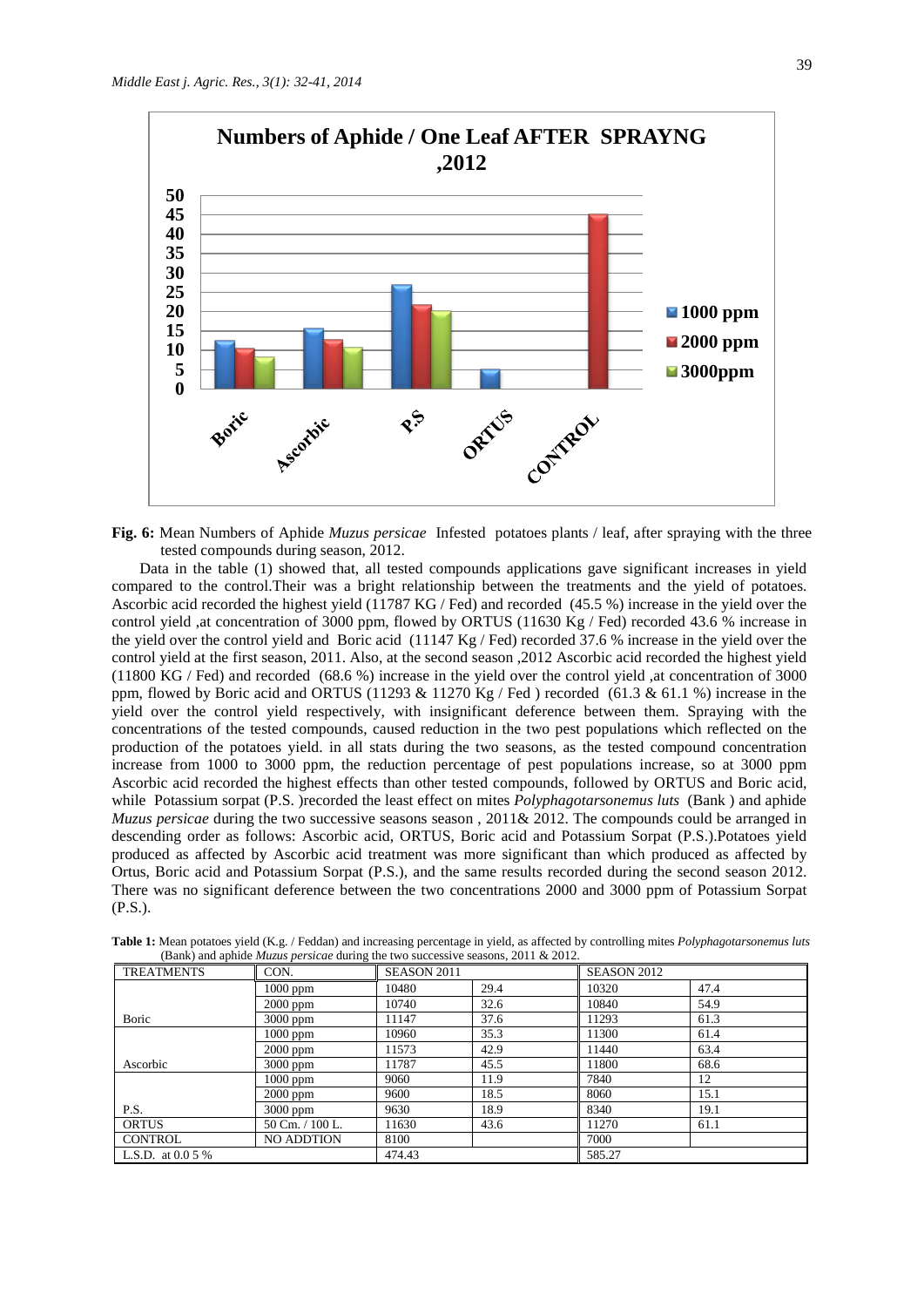There were insignificant deferences between the two yields produce from ascorbic and ORTUS treatment, while There were significant differences between all of Ascorbic and ORTUS and all of Boric acid and Potassium Sorpat (P.S.) treatments at the first season 2011,while There were insignificant deferences between Boric acid ,Ascorbic, Potassium Sorpat (P.S.) and ORTUS treatments at concentration of 3000 ppm at the second season 201 2.

There are a bright effect on plant health and growth due to treatment with the tested compounds in suppression the infestation of the two pests which was reflected on yield production.

#### **Reference**

- Al-Amery, M.M., J.H. Hamza and M.P. Fuller, 2011. Article Effect of Boron Foliar Application on Reproductive Growth of Sunflower (*Helianthus annuus* L.). International Journal of Agronomy, 230712, 5 pages.
- Basavaraju, B.S., A.K. Chakravarthy, B. Doddabasappa and N. Krishnamurthy, 2009. Yield loss estimation due to major insect and mite pests on potato in Karnataka. Karnataka J. Agric. Sci., 22(3-Spl. Issue): 597-600.
- El-Helaly, H.S., A.A. Ahmed, M.A. Awad and A.M. Soliman, 2012. Biological and Molecular Characterization of Potato Infecting Alfalfa Mosaic Virus in Egypt. International Journal of Virology, 8: 106-113*.*
- El-Mougy, N.S., 2009. Effect of some essential oils for limiting early blight (*alternaria solani*) development in potato field. Journal of Plant Protection Research, 49(1): 57-62.
- El-sirafy, Z.M., K.A. Abbady, A.M. El-Ghamry and R.A. El-Dissoky, 2008. RNA interference mediated repression of cell wall inverters impairs defense in source leaves of tobacco. Plant Physiol., 147: 1288- 1299.
- [Ender Büyükgüzel,](http://www.ncbi.nlm.nih.gov/pubmed/?term=B%26%23x000fc%3By%26%23x000fc%3Bkg%26%23x000fc%3Bzel%20E%5Bauth%5D) [Kemal Büyükgüzel,](http://www.ncbi.nlm.nih.gov/pubmed/?term=B%26%23x000fc%3By%26%23x000fc%3Bkg%26%23x000fc%3Bzel%20K%5Bauth%5D) [Milena Snela,](http://www.ncbi.nlm.nih.gov/pubmed/?term=Snela%20M%5Bauth%5D) [Meltem Erdem,](http://www.ncbi.nlm.nih.gov/pubmed/?term=Erdem%20M%5Bauth%5D) [Katarzyna Radtke,](http://www.ncbi.nlm.nih.gov/pubmed/?term=Radtke%20K%5Bauth%5D) [Kazimierz Ziemnicki,](http://www.ncbi.nlm.nih.gov/pubmed/?term=Ziemnicki%20K%5Bauth%5D) and [Zbigniew Adamski,](http://www.ncbi.nlm.nih.gov/pubmed/?term=Adamski%20Z%5Bauth%5D) 2013. Effect of boric acid on antioxidant enzyme activity, lipid peroxidation, and ultrastructure of midgut and fat body of *Galleria mellonella.* Cell Biol Toxicol., 29(2): 117-129.
- Gerson, U., 1992. Biology and control of the broad mite, Polyphagotarsonemus latus (Banks) (Acari: Tarsonemidae). Experimental and Applied Acarology, 13: 163-178.
- Gibson, R.W. and L. Valenchia, 1978. A survey of potato species for resistance to the mite *Polyphagotarsonemus latus* (Banks),with particular reference to the protection of *Solanum berthaultii* L. and *Solanum tarijnese L*. by glandular hairs .Potato Res., 21: 217-223.
- Goffinet, D., 1982. Economic importance of potato diseases and pests. In: S Nganga and F Shidler (eds). Potato seed production for Tropical Africa. International Potato Centre., pp: 63-73.
- Harper, B., J.A. Gervais, K. Buhl, D. Stone, 2012. Boric Acid Technical Fact Sheet; National Pesticide Information Center, Oregon State University Extension Services. [http://npic.orst.edu/factsheets/borictech.pdf.](http://npic.orst.edu/factsheets/borictech.pdf)
- Jitendra Singh, 2010. Effect Of Specialized Fertilizer On Growth, Yield And Quality Of Fruit Crop . Seminar by Mr. Jitendra Kumar Singh M.Sc. ( Agri ) Horti Fruit Science Reg. No. J4-00702. JAU JUStudies on NAGADH, GUJARAT.
- Jones, M.T., 1988 . Status of the broad mite, *Polyphagotarsonemus latus* (Banks) a threat to the vegetable fruit and ornamental industry in Trinidad. *2nd Ann. Sem. NIHERST.* Nov 10-12.
- Kinyae, P.M., C. Lung'aho, E. Kanguha, & D.N. Njenga, 1994. The status for seed potato in Meru, Nyambene, Nyandarua, and Laikipia Districts. 2nd KARI/CIP Technical workshop on collaborative research January1994, Nairobi, Kenya.
- Kotur, S.C., 2013. Boron foliar spray increases crop yield .Agriculture science and technology, 23: 42 IST.
- Liu, T.S., W.J. Wang and Y.S. Wang, 1991. Survey on the hosts damaged by the broad mite and its control. Pl. Prot. Bull.Taipei, 33: 344-353.
- Lung,aho, C., M.C. Makwa, & H.M. Kidanemariam, 1997. Effect of source of motherplant, variety and growing conditions on the production of stem cuttings and subsequent yield of mini-tubers in the Kenyan Potato Programme. Proceedings of the fourth Triennial Congress of the African Potato Association, 23-28 February,. Pretoria, South Africa.
- Machangi, J.M., F.M. Olubayo, J.H. Nderitu, R.W. Njeru, R. EL-Bedewy & E.O. Obudho, 2003. Effect of aphids and virus diseases on yield of seed potatoes in Kenya. African Crop Science Conference Proceedings, 6: 220-223.
- Manoj Kumar and Ashok Kumar, 2007. Application and Health Effects of Pesticides Commonly Used in India[, ECO Services International](http://www.eco-web.com/index.html)*.*
- [Mesbah,](http://www.ncbi.nlm.nih.gov/pubmed?term=Mesbah%20HA%5BAuthor%5D&cauthor=true&cauthor_uid=12696425) H.A., A.K. [Mourad,](http://www.ncbi.nlm.nih.gov/pubmed?term=Mourad%20AK%5BAuthor%5D&cauthor=true&cauthor_uid=12696425) H.M. [El-Nimr,](http://www.ncbi.nlm.nih.gov/pubmed?term=el-Nimr%20HM%5BAuthor%5D&cauthor=true&cauthor_uid=12696425) M.A. [Massoud](http://www.ncbi.nlm.nih.gov/pubmed?term=Massoud%20MA%5BAuthor%5D&cauthor=true&cauthor_uid=12696425) and A.A. [Abd el-Aziz,](http://www.ncbi.nlm.nih.gov/pubmed?term=Abd%20el-Aziz%20AA%5BAuthor%5D&cauthor=true&cauthor_uid=12696425) 2002. The role of some agricultural practices and fertilizer type on both the incidence of stem borers infestation and corn yield in Egypt. [Meded Rijksuniv Gent Fak Landbouwkd Toegep Biol Wet,](http://www.ncbi.nlm.nih.gov/pubmed/12696425) 67(3):575-89.
- Peña, J.E. & C.W. Campbell, 2005. Broad mite. *EDIS*.<http://edis.ifas.ufl.edu/CH020> (13 September 2005).